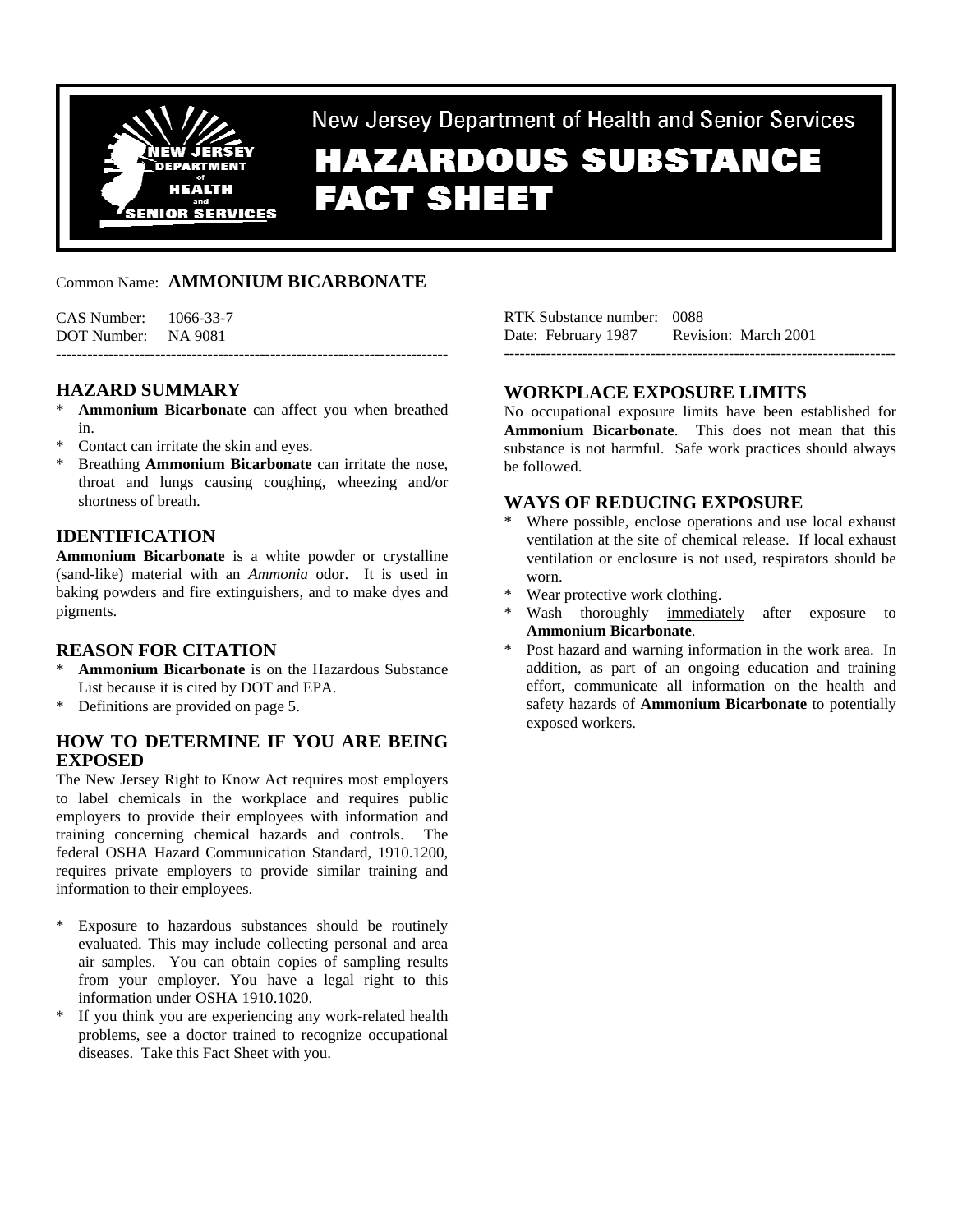# *AMMONIUM BICARBONATE page 2 of 6*

This Fact Sheet is a summary source of information of all potential and most severe health hazards that may result from exposure. Duration of exposure, concentration of the substance and other factors will affect your susceptibility to any of the potential effects described below.

---------------------------------------------------------------------------

# **HEALTH HAZARD INFORMATION**

#### **Acute Health Effects**

The following acute (short-term) health effects may occur immediately or shortly after exposure to **Ammonium Bicarbonate**:

- Contact can irritate the skin and eyes.
- Breathing **Ammonium Bicarbonate** can irritate the nose, throat and lungs causing coughing, wheezing and/or shortness of breath.

#### **Chronic Health Effects**

The following chronic (long-term) health effects can occur at some time after exposure to **Ammonium Bicarbonate** and can last for months or years:

#### **Cancer Hazard**

According to the information presently available to the New Jersey Department of Health and Senior Services, **Ammonium Bicarbonate** has not been tested for its ability to cause cancer in animals.

#### **Reproductive Hazard**

According to the information presently available to the New Jersey Department of Health and Senior Services, **Ammonium Bicarbonate** has not been tested for its ability to affect reproduction.

#### **Other Long-Term Effects**

Ammonium Bicarbonate can irritate the lungs. Repeated exposure may cause bronchitis to develop with cough, phlegm, and/or shortness of breath.

## **MEDICAL**

#### **Medical Testing**

If symptoms develop or overexposure is suspected, the following are recommended:

\* Lung function tests.

Any evaluation should include a careful history of past and present symptoms with an exam. Medical tests that look for damage already done are not a substitute for controlling exposure.

Request copies of your medical testing. You have a legal right to this information under OSHA 1910.1020.

#### **Mixed Exposures**

Because smoking can cause heart disease, as well as lung cancer, emphysema, and other respiratory problems, it may worsen respiratory conditions caused by chemical exposure. Even if you have smoked for a long time, stopping now will reduce your risk of developing health problems.

# **WORKPLACE CONTROLS AND PRACTICES**

Unless a less toxic chemical can be substituted for a hazardous substance, **ENGINEERING CONTROLS** are the most effective way of reducing exposure. The best protection is to enclose operations and/or provide local exhaust ventilation at the site of chemical release. Isolating operations can also reduce exposure. Using respirators or protective equipment is less effective than the controls mentioned above, but is sometimes necessary.

In evaluating the controls present in your workplace, consider: (1) how hazardous the substance is, (2) how much of the substance is released into the workplace and (3) whether harmful skin or eye contact could occur. Special controls should be in place for highly toxic chemicals or when significant skin, eye, or breathing exposures are possible.

In addition, the following control is recommended:

\* Where possible, automatically transfer **Ammonium Bicarbonate** from drums or other storage containers to process containers.

Good **WORK PRACTICES** can help to reduce hazardous exposures. The following work practices are recommended:

- \* Workers whose clothing has been contaminated by **Ammonium Bicarbonate** should change into clean clothing promptly.
- Do not take contaminated work clothes home. Family members could be exposed.
- Contaminated work clothes should be laundered by individuals who have been informed of the hazards of exposure to **Ammonium Bicarbonate**.
- \* Eye wash fountains should be provided in the immediate work area for emergency use.
- \* If there is the possibility of skin exposure, emergency shower facilities should be provided.
- \* On skin contact with **Ammonium Bicarbonate**, immediately wash or shower to remove the chemical.
- Do not eat, smoke, or drink where **Ammonium Bicarbonate** is handled, processed, or stored, since the chemical can be swallowed. Wash hands carefully before eating, drinking, smoking, or using the toilet.
- \* Use a vacuum or a wet method to reduce dust during clean-up. DO NOT DRY SWEEP.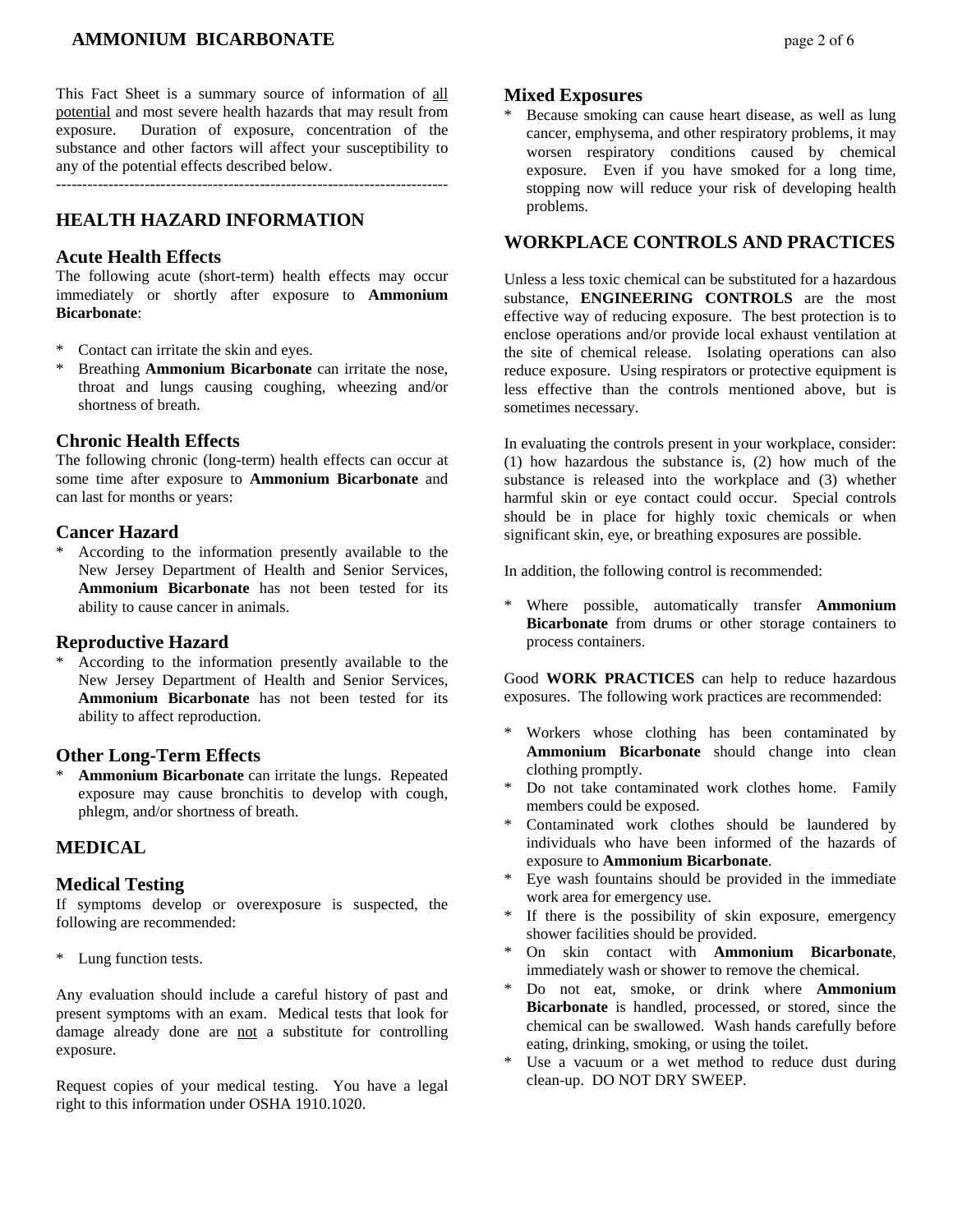# **PERSONAL PROTECTIVE EQUIPMENT**

WORKPLACE CONTROLS ARE BETTER THAN PERSONAL PROTECTIVE EQUIPMENT. However, for some jobs (such as outside work, confined space entry, jobs done only once in a while, or jobs done while workplace controls are being installed), personal protective equipment may be appropriate.

OSHA 1910.132 requires employers to determine the appropriate personal protective equipment for each hazard and to train employees on how and when to use protective equipment.

The following recommendations are only guidelines and may not apply to every situation.

#### **Clothing**

- \* Avoid skin contact with **Ammonium Bicarbonate**. Wear protective gloves and clothing. Safety equipment suppliers/ manufacturers can provide recommendations on the most protective glove/clothing material for your operation.
- All protective clothing (suits, gloves, footwear, headgear) should be clean, available each day, and put on before work.

#### **Eye Protection**

- \* Wear impact resistant eye protection with side shields or goggles.
- \* Wear a face shield along with goggles when working with corrosive, highly irritating or toxic substances.

### **Respiratory Protection**

#### **IMPROPER USE OF RESPIRATORS IS DANGEROUS.**

Such equipment should only be used if the employer has a written program that takes into account workplace conditions, requirements for worker training, respirator fit testing and medical exams, as described in OSHA 1910.134.

- \* NIOSH has established new testing and certification requirements for negative pressure, air purifying, particulate filter and filtering facepiece respirators. The filter classifications of dust/mist/fume, paint spray or pesticide prefilters, and filters for radon daughters, have been replaced with the N, R, and P series. Each series has three levels of filtering efficiency: 95%, 99%, and 99.9%. Check with your safety equipment supplier or your respirator manufacturer to determine which respirator is appropriate for your facility.
- If while wearing a filter or cartridge respirator you can smell, taste, or otherwise detect **Ammonium Bicarbonate**, or if while wearing particulate filters abnormal resistance to breathing is experienced, or eye irritation occurs while wearing a full facepiece respirator, leave the area immediately. Check to make sure the respirator-to-face seal is still good. If it is, replace the filter or cartridge. If the seal is no longer good, you may need a new respirator.
- Be sure to consider all potential exposures in your workplace. You may need a combination of filters, prefilters or cartridges to protect against different forms of a chemical (such as vapor and mist) or against a mixture of chemicals.
- Where the potential for high exposure exists, use a MSHA/NIOSH approved supplied-air respirator with a full facepiece operated in a pressure-demand or other positivepressure mode. For increased protection use in combination with an auxiliary self-contained breathing apparatus operated in a pressure-demand or other positivepressure mode.

# **QUESTIONS AND ANSWERS**

- Q: If I have acute health effects, will I later get chronic health effects?
- A: Not always. Most chronic (long-term) effects result from repeated exposures to a chemical.
- Q: Can I get long-term effects without ever having shortterm effects?
- A: Yes, because long-term effects can occur from repeated exposures to a chemical at levels not high enough to make you immediately sick.
- Q: What are my chances of getting sick when I have been exposed to chemicals?
- A: The likelihood of becoming sick from chemicals is increased as the amount of exposure increases. This is determined by the length of time and the amount of material to which someone is exposed.
- Q: When are higher exposures more likely?
- A: Conditions which increase risk of exposure include dust releasing operations (grinding, mixing, blasting, dumping, etc.), other physical and mechanical processes (heating, pouring, spraying, spills and evaporation from large surface areas such as open containers), and "confined space" exposures (working inside vats, reactors, boilers, small rooms, etc.).
- Q: Is the risk of getting sick higher for workers than for community residents?
- A: Yes. Exposures in the community, except possibly in cases of fires or spills, are usually much lower than those found in the workplace. However, people in the community may be exposed to contaminated water as well as to chemicals in the air over long periods. This may be a problem for children or people who are already ill.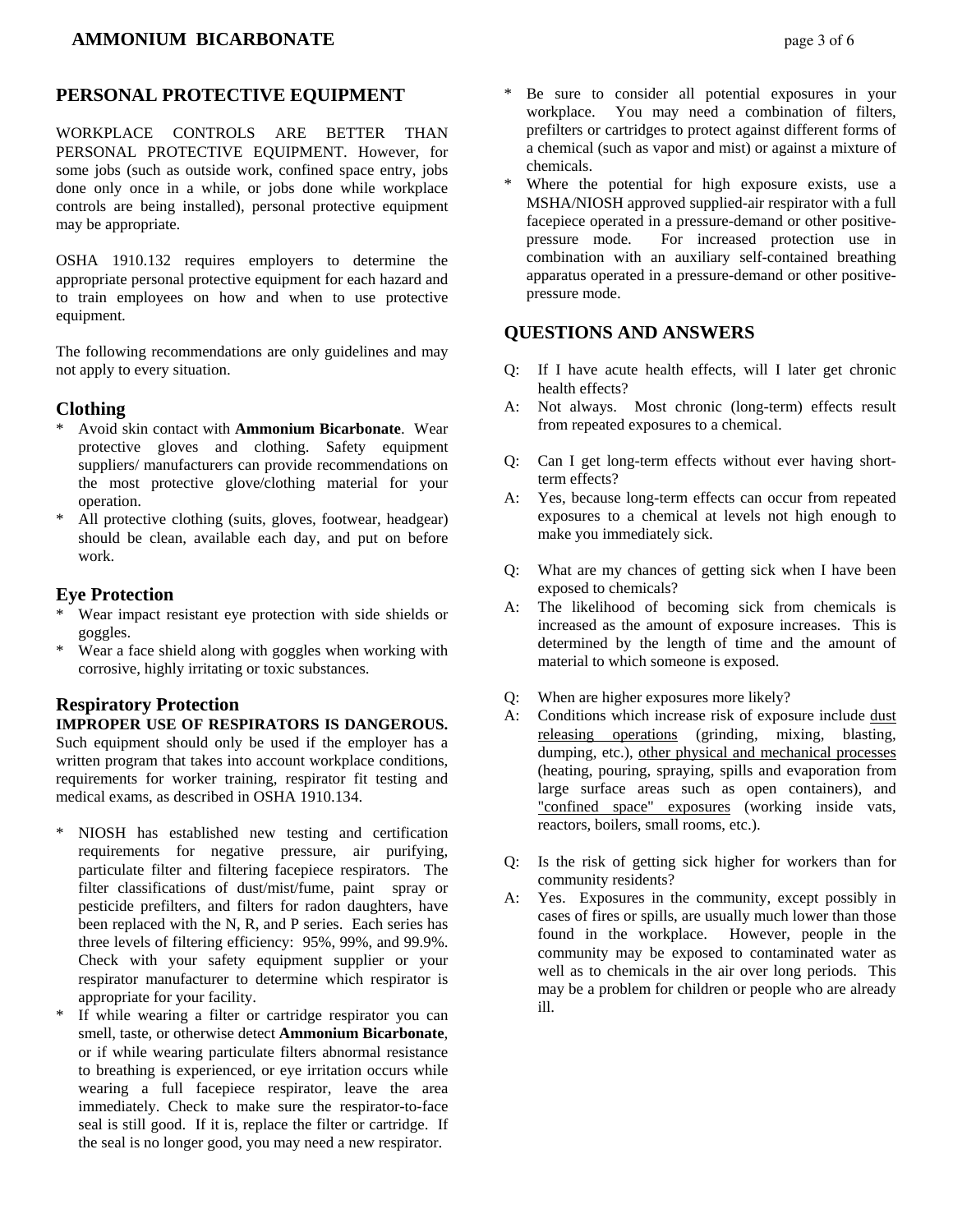--------------------------------------------------------------------------- The following information is available from:

 New Jersey Department of Health and Senior Services Occupational Health Service PO Box 360 Trenton, NJ 08625-0360 (609) 984-1863 (609) 292-5677 (fax)

Web address: http://www.state.nj.us/health/eoh/odisweb/

#### **Industrial Hygiene Information**

Industrial hygienists are available to answer your questions regarding the control of chemical exposures using exhaust ventilation, special work practices, good housekeeping, good hygiene practices, and personal protective equipment including respirators. In addition, they can help to interpret the results of industrial hygiene survey data.

#### **Medical Evaluation**

If you think you are becoming sick because of exposure to chemicals at your workplace, you may call personnel at the Department of Health and Senior Services, Occupational Health Service, who can help you find the information you need.

#### **Public Presentations**

Presentations and educational programs on occupational health or the Right to Know Act can be organized for labor unions, trade associations and other groups.

#### **Right to Know Information Resources**

The Right to Know Infoline (609) 984-2202 can answer questions about the identity and potential health effects of chemicals, list of educational materials in occupational health, references used to prepare the Fact Sheets, preparation of the Right to Know survey, education and training programs, labeling requirements, and general information regarding the Right to Know Act. Violations of the law should be reported to (609) 984-2202.

---------------------------------------------------------------------------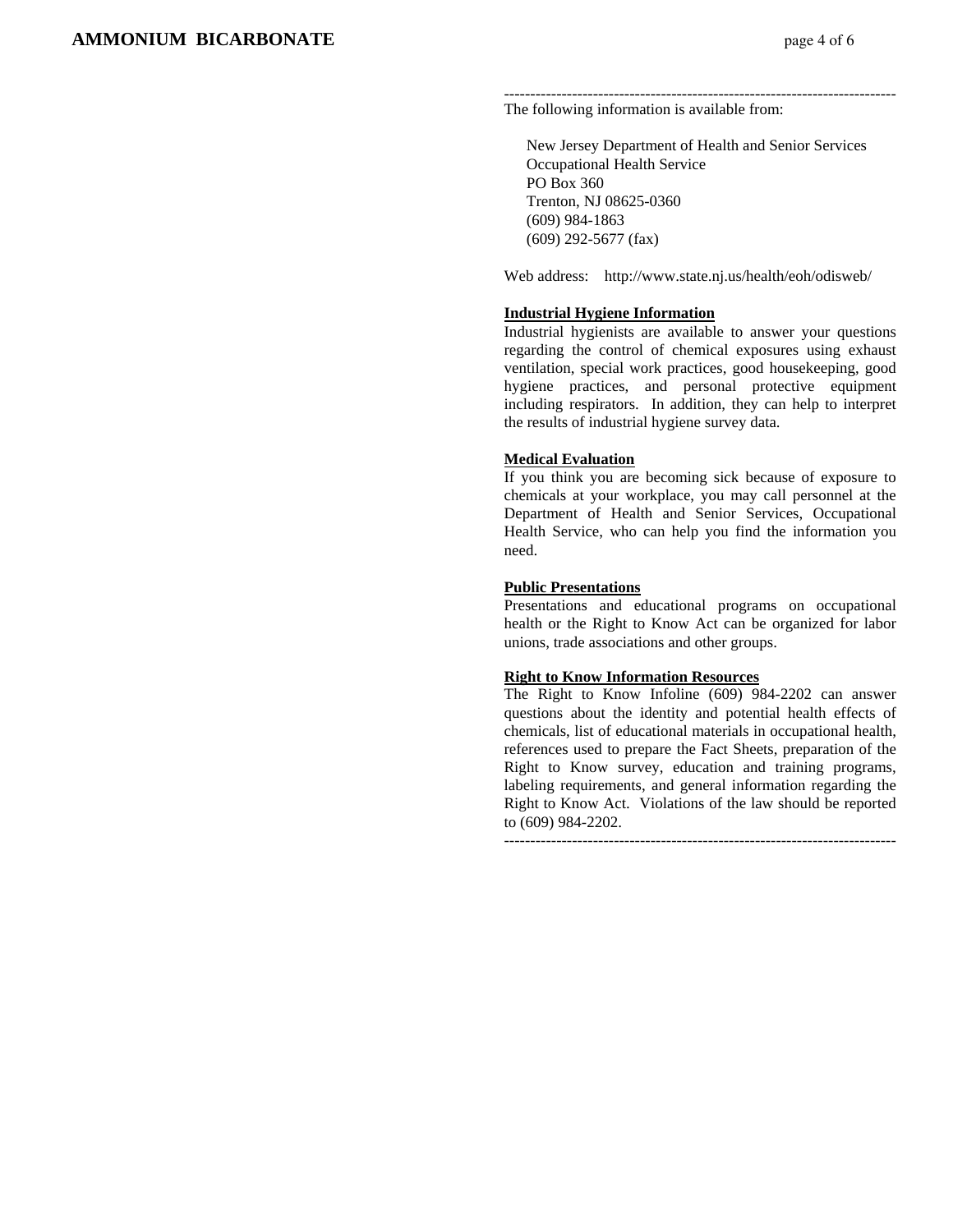## *AMMONIUM BICARBONATE page 5 of 6*

#### **DEFINITIONS**

**ACGIH** is the American Conference of Governmental Industrial Hygienists. It recommends upper limits (called TLVs) for exposure to workplace chemicals.

A **carcinogen** is a substance that causes cancer.

The **CAS number** is assigned by the Chemical Abstracts Service to identify a specific chemical.

A **combustible** substance is a solid, liquid or gas that will burn.

A **corrosive** substance is a gas, liquid or solid that causes irreversible damage to human tissue or containers.

**DEP** is the New Jersey Department of Environmental Protection.

**DOT** is the Department of Transportation, the federal agency that regulates the transportation of chemicals.

**EPA** is the Environmental Protection Agency, the federal agency responsible for regulating environmental hazards.

A **fetus** is an unborn human or animal.

A **flammable** substance is a solid, liquid, vapor or gas that will ignite easily and burn rapidly.

The **flash point** is the temperature at which a liquid or solid gives off vapor that can form a flammable mixture with air.

**HHAG** is the Human Health Assessment Group of the federal EPA.

**IARC** is the International Agency for Research on Cancer, a scientific group that classifies chemicals according to their cancer-causing potential.

A **miscible** substance is a liquid or gas that will evenly dissolve in another.

**mg/m3** means milligrams of a chemical in a cubic meter of air. It is a measure of concentration (weight/volume).

**MSHA** is the Mine Safety and Health Administration, the federal agency that regulates mining. It also evaluates and approves respirators.

A **mutagen** is a substance that causes mutations. A **mutation** is a change in the genetic material in a body cell. Mutations can lead to birth defects, miscarriages, or cancer.

**NAERG** is the North American Emergency Response Guidebook. It was jointly developed by Transport Canada, the United States Department of Transportation and the Secretariat of Communications and Transportation of Mexico. It is a guide for first responders to quickly identify the specific or generic hazards of material involved in a transportation incident, and to protect themselves and the general public during the initial response phase of the incident.

**NCI** is the National Cancer Institute, a federal agency that determines the cancer-causing potential of chemicals.

**NFPA** is the National Fire Protection Association. It classifies substances according to their fire and explosion hazard.

**NIOSH** is the National Institute for Occupational Safety and Health. It tests equipment, evaluates and approves respirators, conducts studies of workplace hazards, and proposes standards to OSHA.

**NTP** is the National Toxicology Program which tests chemicals and reviews evidence for cancer.

**OSHA** is the Occupational Safety and Health Administration, which adopts and enforces health and safety standards.

**PEOSHA** is the Public Employees Occupational Safety and Health Act, a state law which sets PELs for New Jersey public employees.

**PIH** is a DOT designation for chemicals which are Poison Inhalation Hazards.

**ppm** means parts of a substance per million parts of air. It is a measure of concentration by volume in air.

A **reactive** substance is a solid, liquid or gas that releases energy under certain conditions.

A **teratogen** is a substance that causes birth defects by damaging the fetus.

**TLV** is the Threshold Limit Value, the workplace exposure limit recommended by ACGIH.

The **vapor pressure** is a measure of how readily a liquid or a solid mixes with air at its surface. A higher vapor pressure indicates a higher concentration of the substance in air and therefore increases the likelihood of breathing it in.